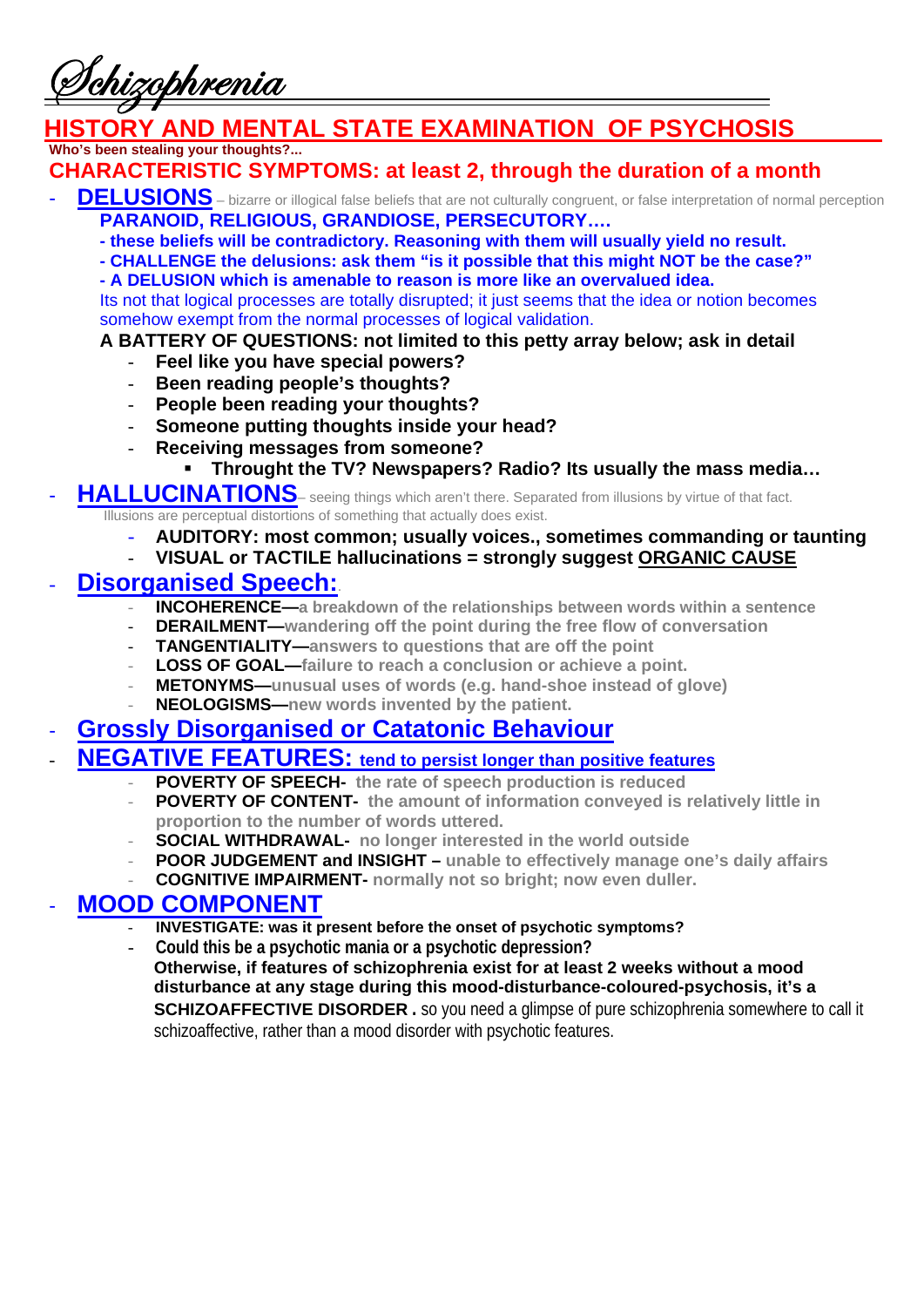# **OTHER IMPORTANT HISTORY of a psychotic episode**

15 and 25 years of age

- **Pre-morbid personality: is there a definite PRODROMAL PERIOD?**  Or is this psychosis just out of the blue? Prodrome is more closely associated with long-term psychiatric illness; sudden onset suggests organic causes, and especially drugs. Usually onset is over weeks. **CHARACTERISTICS OF PRODROME PERIOD** -**Suspiciousness**  -**Depression**  -**Pattern of INCREASING SEVERITY**  Age of Onset is usually between
- -**Anxiety**
- -**Irritability**
- -**Restlessness**
- -**Change in appetite**
- -**Sense of alteration of self or others**
- -**Social isolation or withdrawal**
- -**Marked impairment in role functioning**
- -**Markedly peculiar behaviour**
- -**Marked impairment in personal hygiene**
- -**Blunted, flat or inappropriate affect**
- -**Digressive, vague or metaphoric speech**
- -**Odd or bizarre ideation**
- -**Unusual perceptual experiences**
- **Drugs and Alcohol:** Notoriously psychotic episodes may be triggered by AMPHETAMINES, LSD and CANNABIS
- Previous admissions to some sort of psychiatric unit: does his always happen when they smoke pot?
- **Family history: Monozygotic twin of schizophrenic patient ----- 47% risk** 
	- **Child of two schizophrenic parents ----------------- 40%** 
		- **Child of one schizophrenic parent ------------------ 12%**
		- **Dizygotic twin of schizophrenic patient------------ 12%**
		- **Non-twin sibling of schizophrenic patient --------- 8%**
		- **General population----------------------------------------- 1%**

## **Natural History of Psychotic lllness**

- **3 major phases:** 
	- **PRODROMAL PERIOD** lasting months to years;
	- **ACTIVE PHASE** of irregular duration, when symptoms are prominent.
	- **RESIDUAL PHASE** when some systems may persist after most have resolved.

### **Prognosis:**

**25% = complete recovery,** 

**40% = recurrent episodes of psychosis with some degree of social disability 35% = long-term social disability.** 

# **DIFFERENTIALS: Non-psychiatric causes of psychosis**

| <u>טוט ובוואר וט טטטטטט שטעטענונט נטארוווארו וואס</u>                                                                                                                                                                                                                                                                                                                                           |
|-------------------------------------------------------------------------------------------------------------------------------------------------------------------------------------------------------------------------------------------------------------------------------------------------------------------------------------------------------------------------------------------------|
| Roughly 3% of first-time psychosis is organically caused                                                                                                                                                                                                                                                                                                                                        |
| Endocrine, metabolic and<br>autoimmune causes<br>- Cushing's syndrome; psychosis occurs in<br>- up to 20% of patients<br>- Hyperthyroidism and hypothyroidism<br>- Hyperparathyroidism; psychosis may occur<br>- with a clear sensorium<br>- Porphyria; acute intermittent porphyria and porphyria variegata<br>- Vitamin B12 deficiency; depression more common<br>- Steroid-induced psychosis |
| - <b>Delirium</b> (though that has a fluctiant course)                                                                                                                                                                                                                                                                                                                                          |
| <b>Schizophrenia:</b> 6 months of ongoing disturbance (eg. long residual phase after acute episode)<br>Schizophreniform disorder is what you call it during the first 6 months.                                                                                                                                                                                                                 |
|                                                                                                                                                                                                                                                                                                                                                                                                 |

- Psychotic disorder due to a medical condition will respond to treatment of underlying condition
- **Substance-induced psychotic disorder** usually resolves uneventfully and quickly once the drugs are ceased
- **Brief psychotic disorder:** first-time psychosis, usually lasting from 1 day to 1 month
- **Major depression with psychotic features:** 2 week duration criteria
- **Bipolar disorder with psychotic features** one week duration criteria; main background = mood disturbance
- **Schizoaffective disorder** 2 weeks of non-moody psychosis among at least 1 month of mood-disturbed psychotic illness
- **Delusional disorder:** Non-bizarre delusions, and deulusion-congruent hallucinations.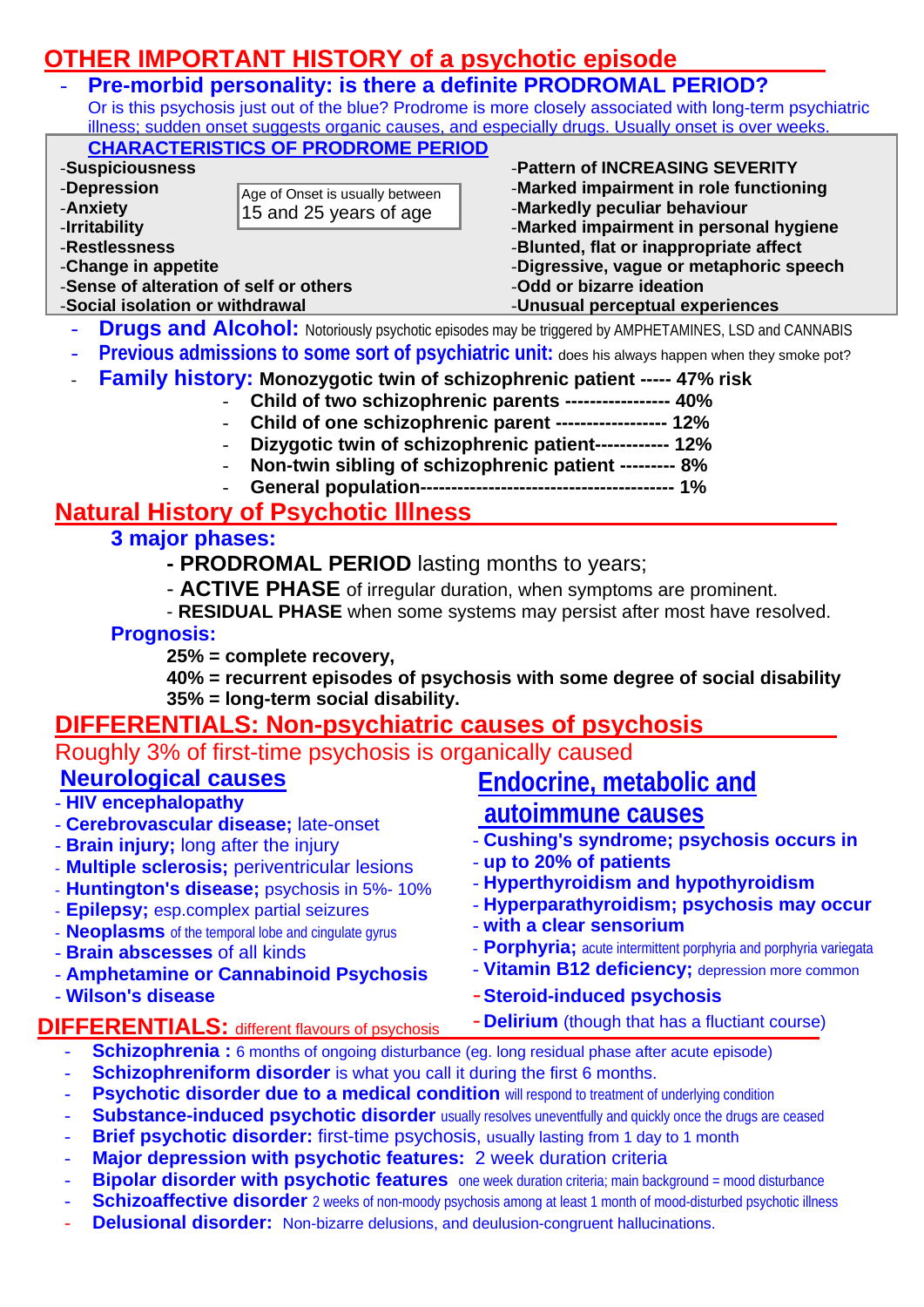# **INVESTIGATIONS**

| - EUC                    | - Urinary drug screen  |
|--------------------------|------------------------|
| - ESR                    | - CT Head              |
| - TFT                    | - ESR + ANA, ANCA, etc |
| - $LFT + Lipids$         | - BSL                  |
| $-$ FBC                  | - Urinary copper level |
| - Iron studies           | - HIV serology         |
| - Vitamin B12 and folate | - Syphilis serology    |
| - Syphilis serology      | - Serum Cortisol       |
| $-$ EEG                  | - Thyroid Function     |

# **MANAGEMENT of ACUTE PSYCHOSIS**

**In the emergency department: remedy the immediate ills. Bleeding, burning, etc. Risk to self or others? Severely disturbed? Need hospitalisation?**  Encourage voluntary admission.

**APPROPRIATE RESTRAINTS** whether chemical or physical, can be used.

- **HALOPERIDOL 10mg and MIDAZOLAM 10mg**
- **CHLORPROMAZINE is an alternative**
- **OLANZAPINE is acutely sedating and thus also useful**

# **In the Acute Psychiatric Inpatients Unit:**<br>Are they MENTALLY ILL or merely MENTALLY DISORDERED?

 **If disordered, eg. drug induced psychoss, one may merely contain the patient and observe their behaviour (which should improve rapidly)** 

- **USE TYPICAL ANTIPSYCHOTICS or OLANZAPINE to control behaviour**
- **BENZODIAZEPINES if sedation with antipychotics is insufficient**
- **GOALS OF ACUTE-PHASE TREATMENT:**
	- **CONTROL POSITIVE SYMPTOMS:** its more satisfying because these will actually respond to drug therapy and psychotherapy. Negatve symptoms re notoriously persistent and refractory.
	- **ENSURE SAFETY** by controlling outrageously bizarre and dangerous behaviour
	- **Try low-potency and atypical drugs first;**
	- **Use high-potency and typical drugs if first-line therapy fails**
- **GOALS OF RESIDUAL PHASE TREATMENT:**
	- **REFINE MANAGEMENT REGIMEN:** use what seemed to work best in he acute phase, together with psychotherapy to teach coping skills.
	- **Let the side-effects guide you** 
		- **RESOCIALISE as best you can, hopefully to premorbid levels of functioning**

### **In the Community: GOALS OF MAINTENANCE THERAPY:**

- **CONTINUE ANY NECESSARY DRUGS:** usually about 2 years without relapse is the goal; after that you may try tapering down the dose
	- **MONITOR side-effects** eg. extrapyramidal, weght gain + diabetes, etc…
- **Try low-potency and atypical drugs first;**
- **Use high-potency and typical drugs if first-line therapy fails**

# - **TREATMENT-RESISTANT SCHIZOPHRENIA**

- **ECT** seems to have some benefit, in select patients
- **One may add more drugs** eg. carbamazepine, lithium, valproate, gabapentin, bezodiazepines, and any number of others.

# **PSYCHOTHERAPY FOR SCHIZOPHRENIA**

- **Absolutely necessary to help the patient control their symptoms**
- Best commenced in the residual phase, when you can reason with them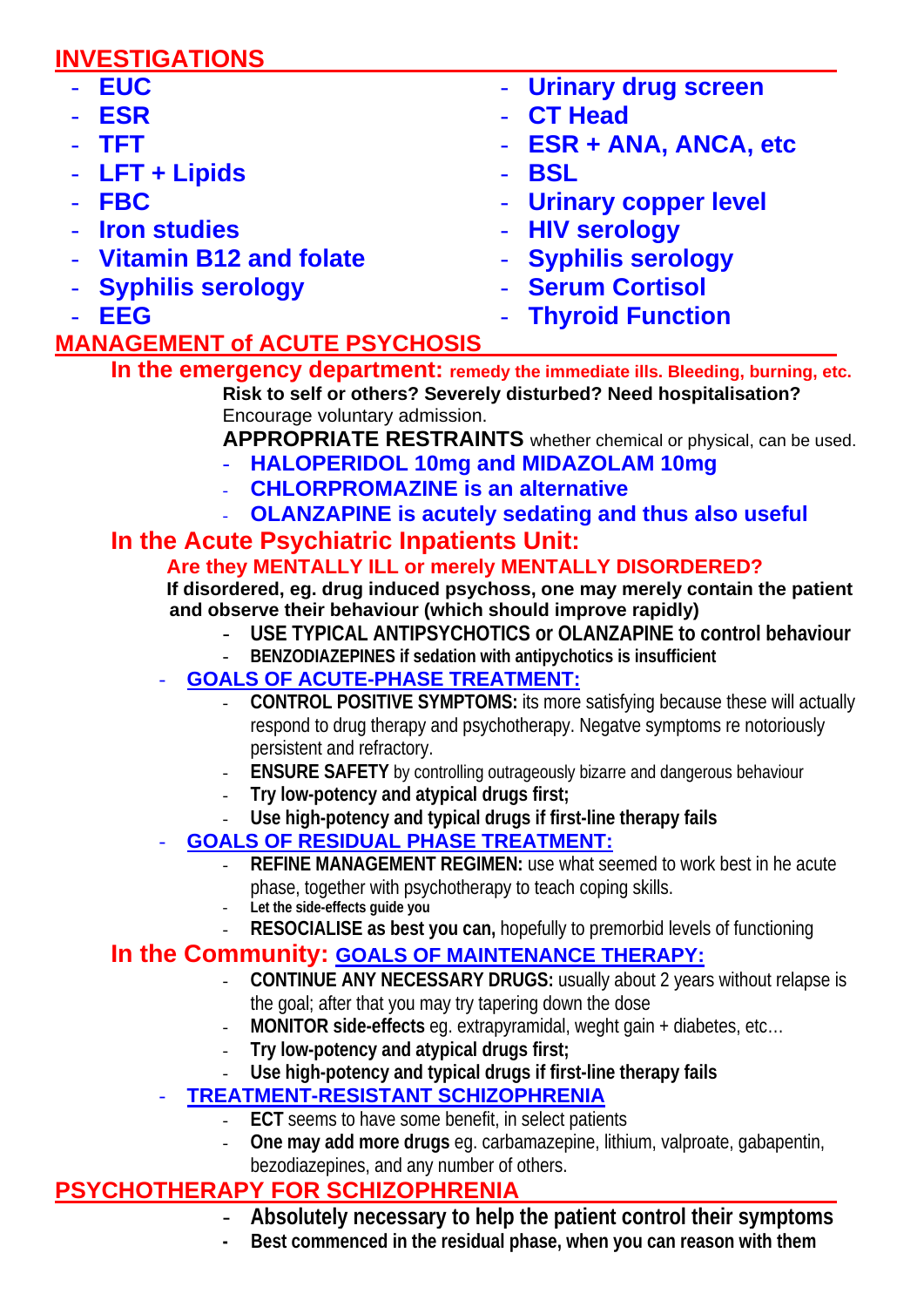# **ANTIPSYCHOTIC AGENTS**

### **THE GOAL OF THERAPY IS TO REDRESS THE BALANCE OF D1 and D2 DOPAMINE RECEPTORS**  Thus: you block the overactive mesolimbic pathway by crippling the D2 receptors, so that the defective mesocortical feedback loop can downregulate the activity of the Ventral Tegmental Area. **(Mesolimbic pathway: linking ventral tegmentum (midbrain) to the nucleus accumbens)** A little bit of theory now….  **DOPAMINE RECEPTORS: can be separated into the D1 and D2 families. The D1 family contains the receptors D1 and D5. - D1 receptors** in the brain are linked to episodic memory, emotion, and cognition. **- Schizophrenics seem to have fewer D1 receptors.**

**- Certain antipsychotic drugs stimulate D1 regulated pathways, which increases the D1 to D2 activity balance. in the brain. This balance can also be regained by the release of dopamine.**  Not much is known about D5 due to the lack of drugs that are selective for it.

 **The D2 family contains the receptors D2, D3, and D4.** 

- **D2 is the second most abundant dopamine receptor in the brain.**
- **D2 receptor blockade is the main target for antipsychotic drugs, because there is a higher density of D2 in schizophrenic brains. (Sedvall & Farde 1995)**

This theory rests on the horribly inaccurate **DOPAMINE HYPOTHESIS:**

**EXCESS OF DOPAMINERGIC ACTIVITY AT = POSITIVE SYMPTOMS** Eg. hallucinations, delusions **DEFICIT OF DOPAMINERGIC ACTIVITY = NEGATIVE SYMPTOMS** 

Eg. loss of pleasure and decrease in reward-dependent behaviour **THUS: 70% D2 blockade = antipsychotic effect;** 

|                             | THUS: 10% DZ DIOCKade = antipsycholic effect;                                              |
|-----------------------------|--------------------------------------------------------------------------------------------|
| <b>METABOLISM of</b>        | Conversely, DOPAMINE AGONISTS INDUCE PSYCHOSIS                                             |
| <b>ANTIPSYCHOTICS:</b>      | <b>INTERACTION OF SEROTONIN AND DOPAMINE:</b>                                              |
| <b>Mainly hepatic.</b>      | Serotonin inhibits dopamine release via 5-HT(2a) receptors                                 |
| <b>Steady plasma levels</b> | <b>THUS: atypical antypsychotics act as 5-HT(2a) antagonists;</b>                          |
|                             | usually after 4 to 10 days   thus INCREASE DOPAMINE(effect is different for every pathway) |

 **UNFORTUNATELY: dopamine receptor activity is not exclusively psychological.** 

|                                 |                                        | Plus many other receptors are affected.                                  |                    |                                         |
|---------------------------------|----------------------------------------|--------------------------------------------------------------------------|--------------------|-----------------------------------------|
| <b>PITUITARY EFFECTS:</b>       |                                        | <b>MUSCARINIC EFFECTS:</b>                                               | <b>HISTAMINE-1</b> |                                         |
| <b>Lactation</b> (except        |                                        | Dry mouth                                                                |                    | <b>Sedation</b>                         |
| clozapine)                      |                                        | constipation                                                             |                    | weight gain (also 5HT 2c)               |
| <b>Menstrual irregularities</b> |                                        | urinary retention                                                        |                    | fatigue.                                |
| Weight gain                     |                                        | blurred vision,                                                          |                    | <b>SEROTONIN 1-C</b>                    |
| Impotence                       |                                        | narrow angle glaucoma                                                    |                    | weight gain (olanzapine)                |
| <b>NIGROSTRIATAL EFFECTS:</b>   |                                        | <b>ALPHA-1 ADRENERGIC</b>                                                |                    | <b>NON-SPECIFIC SIDE EFFECTS</b>        |
| <b>Dystonia</b>                 | <b>MANAGING DYSTONIA:</b>              | <b>Orthostatic hypotension</b>                                           |                    | <b>Hyperthermia</b>                     |
| Masked facies                   | <b>Benztropine IV or</b>               | Lightheadedness                                                          |                    | <b>Hypothermia</b>                      |
| <b>Tremor</b>                   | Diphenhydramine IM, IV.                | tachycardia                                                              |                    | hepatitis                               |
| shuffling gait                  |                                        | sedation                                                                 |                    | photosensitivity                        |
| <b>Tardive Dyskinesia</b>       |                                        | sexual dysfunction.                                                      |                    | lowered seizure threshold               |
| <b>Akathisia (restessness)</b>  |                                        |                                                                          |                    | <b>ARANULOCYTOSIS</b>                   |
|                                 | DIVISION OF TYPICAL AGENTS BY POTENCY: |                                                                          |                    | and rash.                               |
|                                 |                                        | <b>High-potency: highest affinity for D2 receptors</b>                   |                    | DANGERS OF ANTIPSYCHOTICS:              |
|                                 |                                        | Low-potency: poorer affinity for D2 receptors                            |                    |                                         |
|                                 |                                        | ATYPICAL AGENTS: also block SEROTONIN 5HT-2a receptors;                  |                    | Tardive dyskinesia: permanent effect!   |
|                                 |                                        | Less nigrostriatal effects: less dyskinesias                             |                    | Neuroleptic Malignant Syndrome:         |
|                                 |                                        | <b>CLOZAPINE:</b> in a class of its own; blocks the following receptors: |                    | Risperidone seems to put you at greater |
|                                 |                                        | $5HT-2a$                                                                 | risk.              |                                         |
|                                 |                                        | Apha-1 adrenergic                                                        |                    | <b>CLOZAPINE DOES NOT</b>               |
|                                 |                                        | Dopamine 1, 2and 4                                                       |                    |                                         |
|                                 |                                        | Some histamine                                                           |                    | <b>CAUSE TARDIVE DYSKINESIA</b>         |
|                                 |                                        |                                                                          |                    |                                         |
|                                 |                                        | Acetylcholine                                                            |                    |                                         |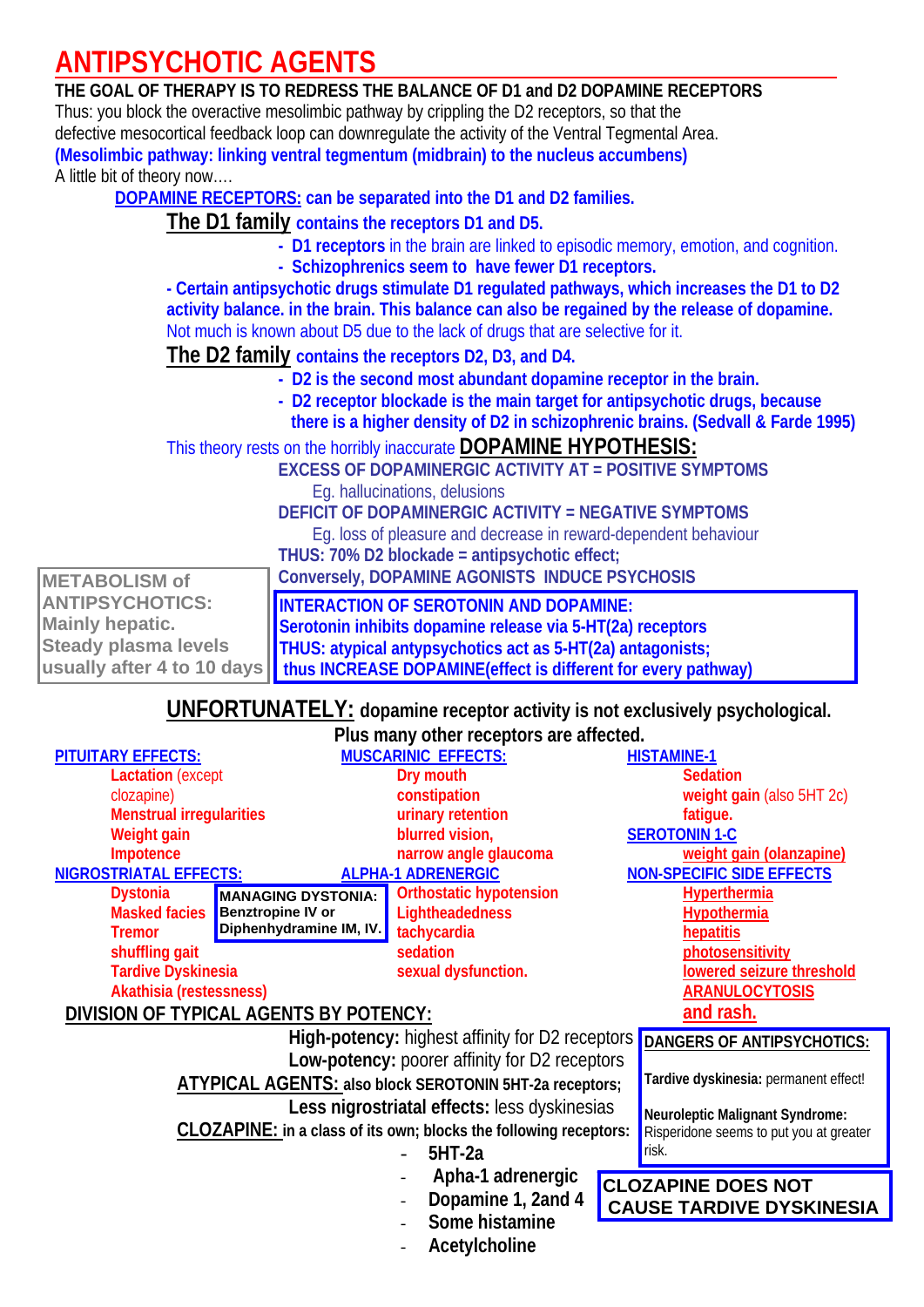|                                                 | <b>GENERAL RULES OF ANTIPSYCHOTIC THERAPY:</b>                                                                                                                                                                                                                                                                                                                                                                                                                                                                           | <u>ZYPREXA:</u><br>Best thing ever for very acute episodes of<br>psychosis when the patient is AT HOME.                                             |
|-------------------------------------------------|--------------------------------------------------------------------------------------------------------------------------------------------------------------------------------------------------------------------------------------------------------------------------------------------------------------------------------------------------------------------------------------------------------------------------------------------------------------------------------------------------------------------------|-----------------------------------------------------------------------------------------------------------------------------------------------------|
| <b>START LOW</b>                                | Atypical agents = first line                                                                                                                                                                                                                                                                                                                                                                                                                                                                                             | It calms them right down, right away.                                                                                                               |
| <b>GO SLOW</b>                                  | <b>CONTROLLING POSITIVE SYMPTOMS: No generaliseable</b>                                                                                                                                                                                                                                                                                                                                                                                                                                                                  |                                                                                                                                                     |
|                                                 | difference in efficacy between typical and atypical agents                                                                                                                                                                                                                                                                                                                                                                                                                                                               |                                                                                                                                                     |
| Continue drugs for                              | <b>CONTROLLING NEGATIVE SYMPTOMS: Atypicals clearly superior</b>                                                                                                                                                                                                                                                                                                                                                                                                                                                         |                                                                                                                                                     |
| 2 years following 1st<br>episode, or 5 years if | THUS:                                                                                                                                                                                                                                                                                                                                                                                                                                                                                                                    |                                                                                                                                                     |
| episodes confluent or                           | Use typical agents for acute psychosis (they sedate better)                                                                                                                                                                                                                                                                                                                                                                                                                                                              |                                                                                                                                                     |
| recurrent.                                      | Use atypical agents for maintenance (less long-term side effects)                                                                                                                                                                                                                                                                                                                                                                                                                                                        |                                                                                                                                                     |
|                                                 | <b>CLOZAPINE</b> is only indicated after most other antipsychotics are ineffective                                                                                                                                                                                                                                                                                                                                                                                                                                       |                                                                                                                                                     |
|                                                 | <b>Some Atypical Antipsychotic Drugs:</b>                                                                                                                                                                                                                                                                                                                                                                                                                                                                                | See www.crazymeds.org/ for detailed discussions<br>of psychiatric meds from a patients viewpoint                                                    |
|                                                 | Aripiprazole (Abilify), a Quinolinone: half-life is 75 hours for aripiprazole and 94 hours for its active                                                                                                                                                                                                                                                                                                                                                                                                                |                                                                                                                                                     |
|                                                 | metabolite, dehydro-aripiprazole. Not very sedating, but very nausea-inducing plus anxiety, insomnia                                                                                                                                                                                                                                                                                                                                                                                                                     |                                                                                                                                                     |
|                                                 | No lactation, little weight gain; BUT: this drug is very young and we don't know the long-term freaky side effects.                                                                                                                                                                                                                                                                                                                                                                                                      |                                                                                                                                                     |
|                                                 | Clozapine (Clozaril), a: Dibenzodiazepine, one of the oldest ones. Half-life 11 hours, hepatic metabolism.                                                                                                                                                                                                                                                                                                                                                                                                               |                                                                                                                                                     |
|                                                 | Side-Effect Profile: Orthostatic hypotension (high), sedation (high), anticholinergic (high), but                                                                                                                                                                                                                                                                                                                                                                                                                        |                                                                                                                                                     |
|                                                 | absolutely no extrapyramidal symptoms.<br>12 to 18 months of treatment.<br>Most common side effects:                                                                                                                                                                                                                                                                                                                                                                                                                     | On clozapine, improvement is continuous and things slowly get better over                                                                           |
|                                                 | sedation, dizziness, hypotension, tachycardia, constipation, hyperthermia, and hypersalivation.                                                                                                                                                                                                                                                                                                                                                                                                                          |                                                                                                                                                     |
|                                                 | Hypersalivation can be treated with anticholinergic agents. <b>I MYOCARDITIS</b> , thus ECHO at 6 months                                                                                                                                                                                                                                                                                                                                                                                                                 |                                                                                                                                                     |
|                                                 | Clozapine has a 1-2% incidence of agranulocytosis. REGU                                                                                                                                                                                                                                                                                                                                                                                                                                                                  |                                                                                                                                                     |
|                                                 | Discontinue the drug if the WBC drops below 3,000/mcL,<br>or 50% of patient's normal count,<br>or if granulocyte count drops below1,500/mcL.                                                                                                                                                                                                                                                                                                                                                                             | How regular? Varies.<br>Hospital policy protocol will guide you.<br>Guidelines for FBC regularity seem to be<br>based on medicolegal considerations |
|                                                 | Risperidone (Risperdal), a Benzisoxazole. Half-life is 3-20 hours. Hepatic metabolism to an active                                                                                                                                                                                                                                                                                                                                                                                                                       |                                                                                                                                                     |
|                                                 | metabolite. Side-Effect Profile: Orthostatic hypotension and reflex tachycardia (alpha 1 receptor<br>mediated, minimized with slow upward titration), insomnia, and agitation are the most frequent. I<br>May cause weight gain and increase prolactin levels (usually not clinically significant).<br>May prolong QT interval.                                                                                                                                                                                          |                                                                                                                                                     |
|                                                 | Olanzapine (Zyprexa, Zydis), a Thienobenzodiazepine. half-life 21-50 hours. Hepatic metabolism to                                                                                                                                                                                                                                                                                                                                                                                                                        |                                                                                                                                                     |
|                                                 | inactive metabolites. Side-Effect Profile: Most common side effects are drowsiness, dry mouth,<br>akathisia, and insomnia. Less frequent are orthostatic hypotension, lightheadedness,<br>nausea, and tremor. Weight gain is common with olanzapine. Increases in lipids and blood glucose<br>are also observed. There are reports of new onset diabetes and diabetic ketoacidosis.                                                                                                                                      |                                                                                                                                                     |
|                                                 | Quetiapine (Seroquel), Dibenzothiazepine. Half-life is 6 hours, hepatic metabolism, no active metabolites.<br>Side-Effect Profile: Orthostatic hypotension may occur during initial dose titration due to alpha-<br>blockade. Somnolence and weight gain may occur due to H 1blockade. Dyspepsia, abdominal pain,<br>and dry mouth may also occur. There are reports of new onset diabetes or diabetic ketoacidosis.<br>Minimal weight gain.<br>No anticholinergic side effects.<br>No sustained elevation of prolactin. |                                                                                                                                                     |
|                                                 | Ziprasidone (Geodon), a Benzisothiazolyl piperazine. Inactive metabolites, half-life 4 hours.                                                                                                                                                                                                                                                                                                                                                                                                                            |                                                                                                                                                     |
|                                                 | Low potential for drug interactions. Side-Effect Profile: Dizziness, nausea, and postural<br>hypotension are the most common side effects. Prolactin elevation can occur. Sedation is more<br>common with the IM preparation.<br>Very low incidence of extrapyramidal symptoms.                                                                                                                                                                                                                                          |                                                                                                                                                     |
|                                                 | Minimal incidence of cardiovascular problems.                                                                                                                                                                                                                                                                                                                                                                                                                                                                            |                                                                                                                                                     |
|                                                 | Prolactin elevation is minimal.<br>The lowest incidence of weight gain, dyslipidaemia, and glucose intolerance.                                                                                                                                                                                                                                                                                                                                                                                                          |                                                                                                                                                     |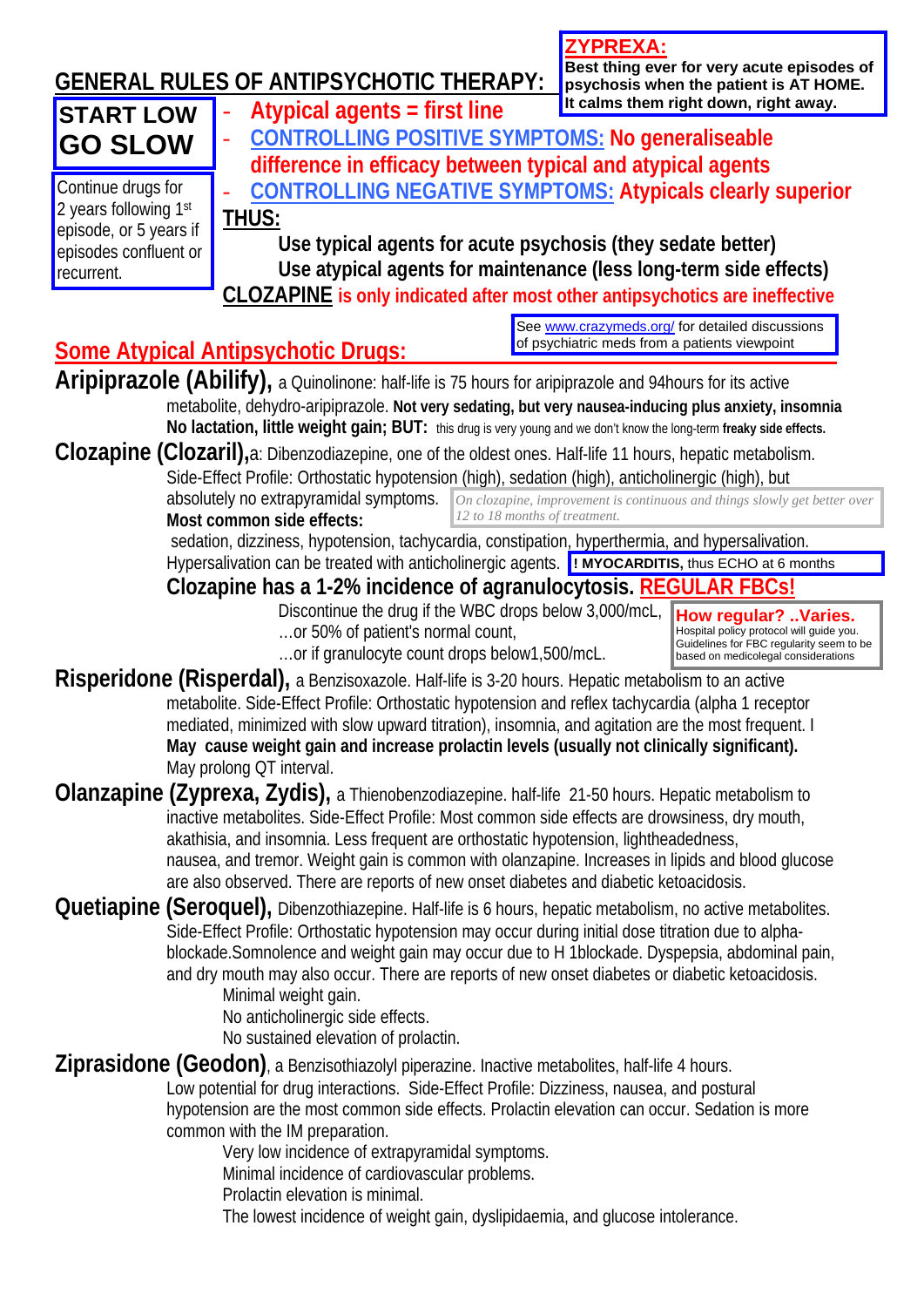# **TYPICAL ANTIPSYCHOTICS**

Haloperidol (Haldol) Hepatic metabolism to active metabolite. Half-life 10-20 hours. Duration of action of decanoate is approximately 4 weeks.: High incidence of extrapyramidal symptoms. May possibly lower seizure threshold in patients with a history of seizures. The normal bouquet of side-effects apart from that.

# **Chlorpromazine (Thorazine)** : Hepatic metabolism to many metabolites;

Not recommended in elderly due to orthostatic hypotension.

Major Safety Concerns: Higher risk than most other typical antipsychotics for seizure, jaundice, hotosensitivity, skin discoloration (bluish), and granular deposits in lens and cornea. Prolongation of QT and PR intervals, blunting of T-waves, ST segment depression can occur. Associated with a high incidence of hypotensive and anticholinergic side effects. Chlorpromazine has high lethality in overdose.

**Trifluoperazine (Stelazine)** Hepatic metabolism. Half-life 10–20 hours.

**Loxapine (Loxitane)** Class: Dibenzoxapine. Hepatic metabolism to active metabolite. Half-life 5-15 hours. Loxapine may be associated with a higher risk of seizure than other high- and mid-potency agents.



# **Comparative effects**